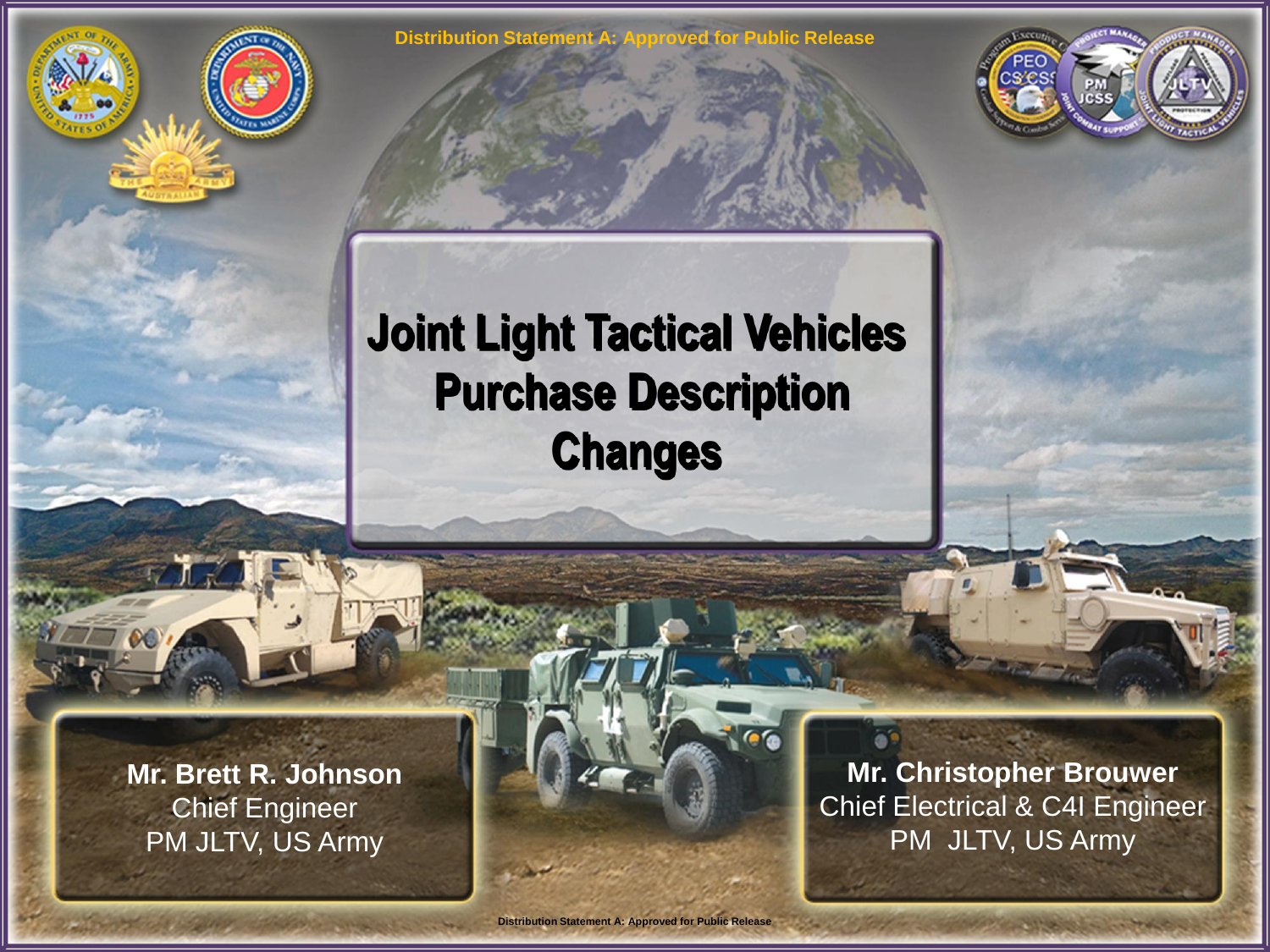



- All 6 seat variants removed from FoV
- 4 pax variants are : GP / SP / HGC / CCWC / Recon / C2OTM (3500 # payload)
- 2 pax variants remain: UTL-PM / SC (5100 # payload)
- "Payload Category" vernacular abandoned
- Trailers are still a part of the JLTV FoV
- Vehicle specific Annexes (A/B/C/D) folded back into main body of PD
- Tables were converted to PD textual requirements (tool issues, traceability)
- Multiple "shall" statements were parsed into separate requirements
- Combined Threshold and Objective requirements were separated into single requirements
- Many wording changes to make the PD more clear, understandable and testable
- •Tailored many Standards that were previous general callouts
- The JLTV trailer is now a single common trailer
- Right Hand Drive and Operation was changed to a Threshold from Objective
- Added ADR reqts to FMVSS callouts (many places)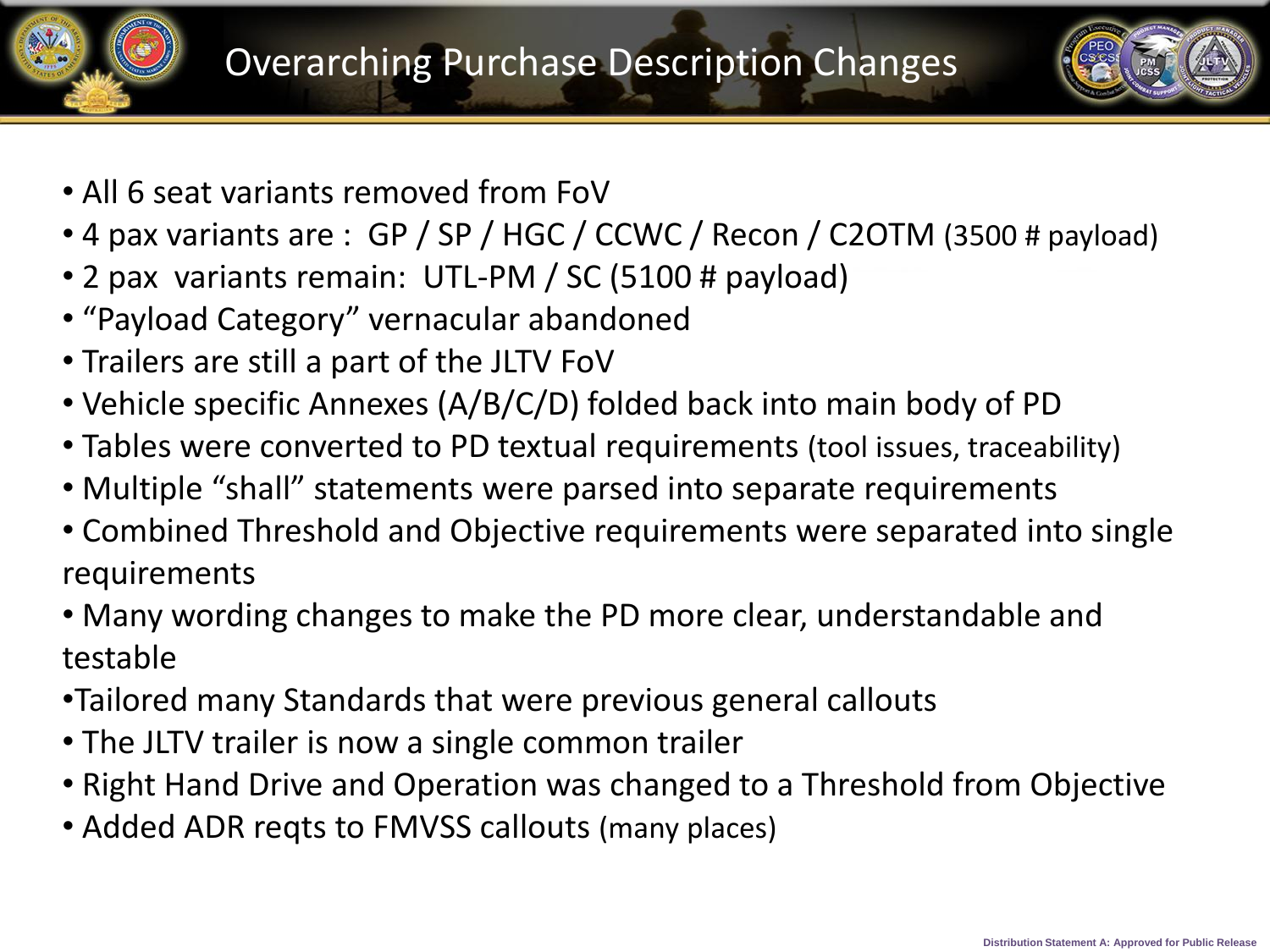



- Right Hand Operation shall include provisions in driver station and instrument panel layout, spare tyre placement, headlight lamp bias, DVE lamp placement, turn stalk placement and side mirror vision.
- RHO configuration shall have markings as specified per ADR 61/02 Vehicle Markings for NB Class Vehicles (Medium Goods Vehicles).
- Centreline of the steering control must not be to the left of the centreline of the vehicle.
- No passenger seat shall be to the right hand side of the driver.
- headlamps shall be as specified per FMVSS 108 however aligned for RHO as per Australian Design Rules (ADR) 46/00
- shall be equipped with a device for illumination of rear registration plate as specified per ADR 48/00
- shall be equipped with headlamps as specified per ADR 46/01
- shall be equipped with a device for illumination of rear registration plate as specified per ADR 48/00 Devices for Illumination of Rear Registration Plates for NB Class Vehicles (Medium Goods Vehicles), TB Class Trailer (Light Trailer) and TC Class Trailers (Medium Trailer)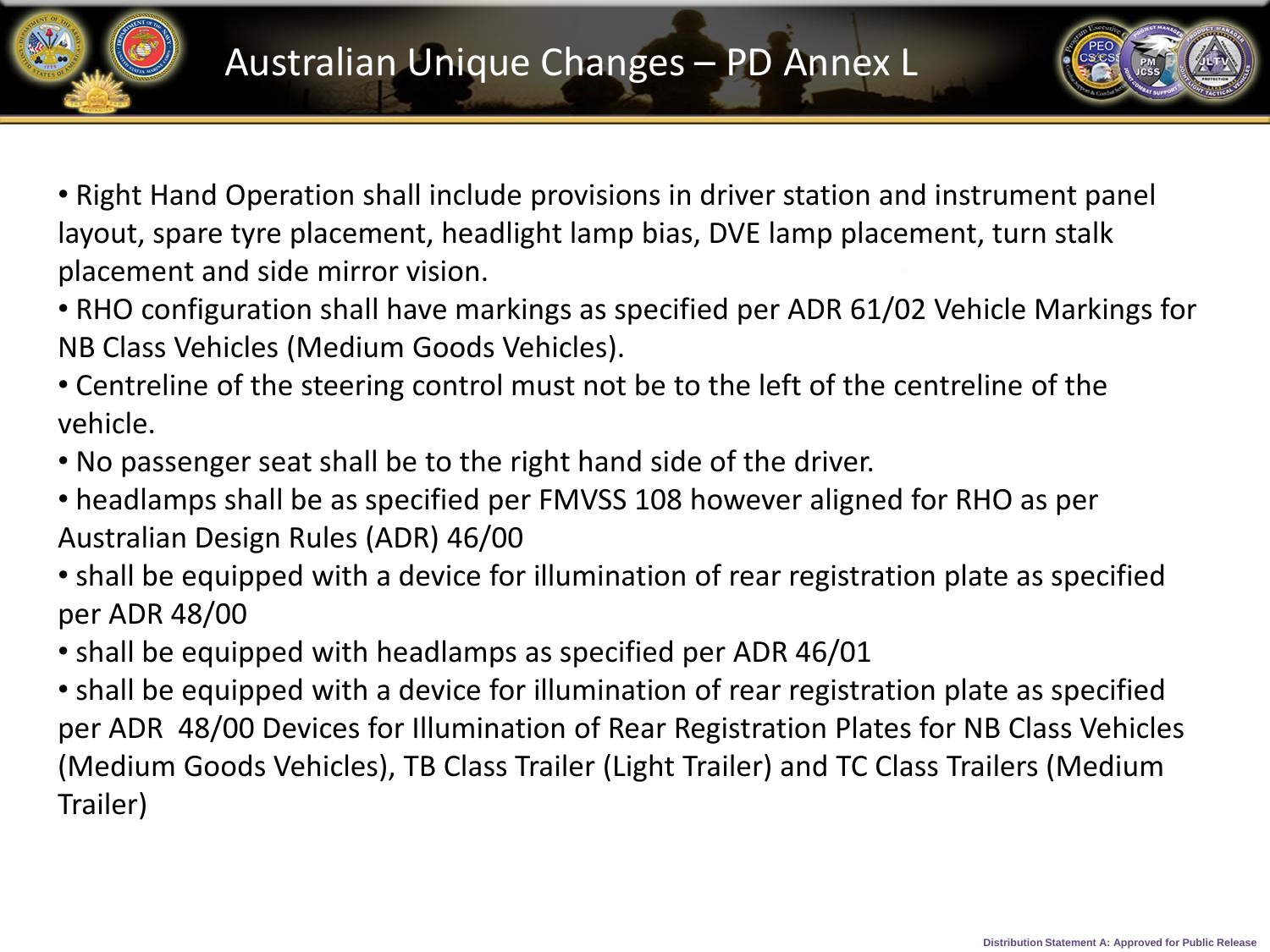



- Curb Weights are required to be 13,600 and 14,100 respectively for the 4 & 2 Pax
- Added a requirement for Reference Cone Index (RCI) of 25 and 28 for 4 & 2 Pax
- Added an 30% Sand Slope ascension requirement (longitudinal)
- FoV High Operating Temperature change from 130 F to 120 F (with solar loading)
- Reverse top speed changed from 10 mph to 8 mph
- Added brake force requirement ( Mil-Std 1472…)
- Added Trailer braking reqt to meet FMVSS 121 and ADR 38/03 (light or medium class)
- Parking Brake hold reqt changed from 40% to 60% (longitudinal)
- Added a parking brake hold reqt for Trailers on 30% slope (longitudinal) uncoupled
- Added a reqt section on ABS (standards, fallbacks, indicators, diagnostics, etc…)
- Removed reqts for ISO 2631-1 and ISO 2631-5 (comfort, perception and motion sickness) (kept 1472 reqt for same)
- FoV Range changed to 300 miles @ 35mph over flat paved roads (was 400 miles)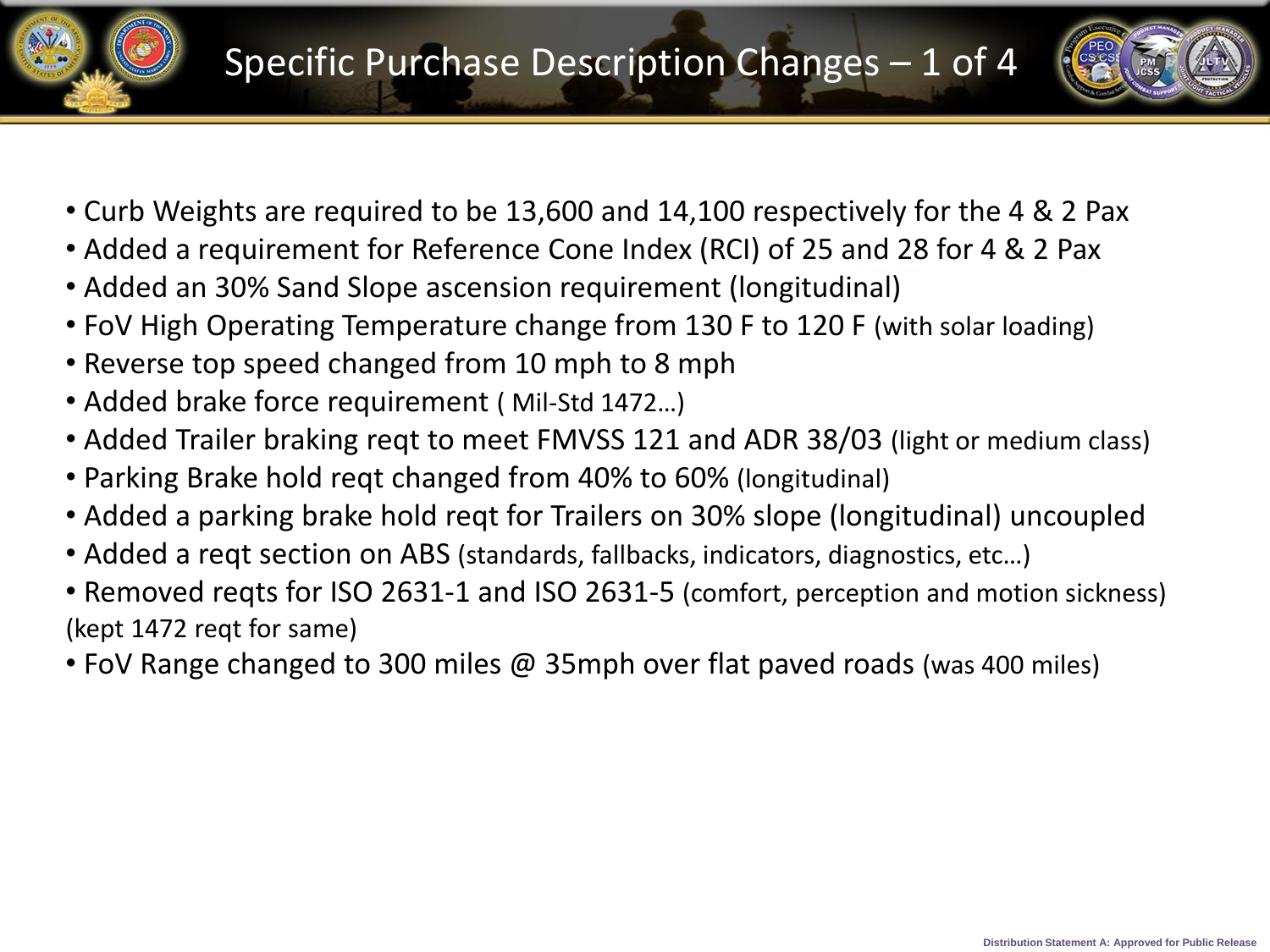

- •Added ability to mount mudflaps on JTLV FoV
- Added reqt for weapon BII to stored in close proximity to the mounted weapon
- C130 Transportability reqt amended to exclude GPK
- Added an exposure limit requirement for fire extinguishing agent (2001 NFPA Std)
- Back Up Battery for AFES was eliminated in favor of keep alive current (10 minutes)
- FM 3-5 & 3-11 now called out for decon levels ("Operational" Level call out)
- C-130 / C-17 / C5 Transport requirements now prohibits articulation of suspension during loading
- C130 Transport Requirement increased to Two JLTV at CW + B-Kit (no GPK)
- New requirement to negotiate 15 degree ramps at GCVW (coupled)
- CH-47 Lift for high/hot/30 Km range changed to 15,639 lbs including sling
- Changed the time requirement from 1 minute to 2 minutes for Suspension height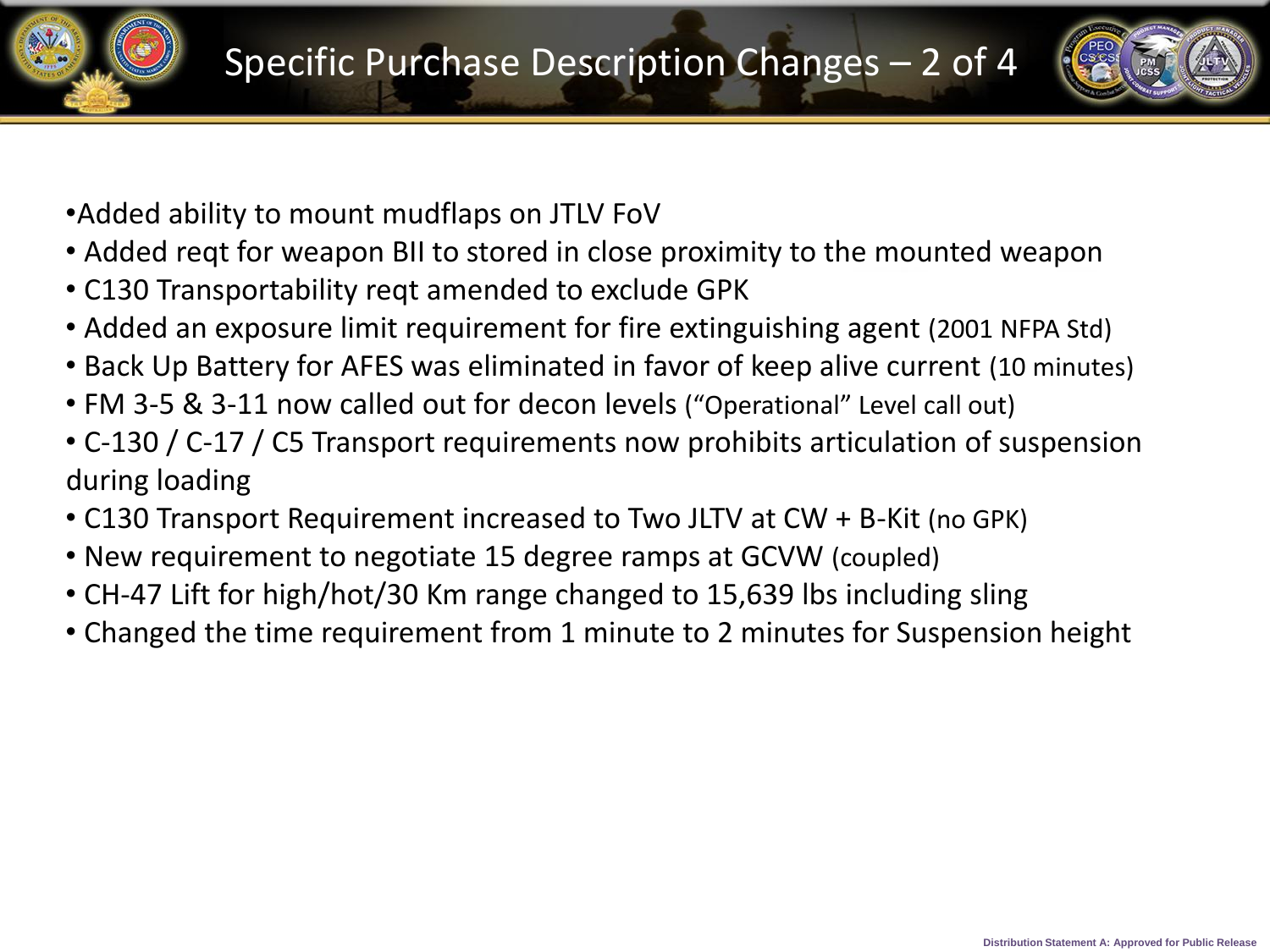



- New reqt to only use BII for transport Prep (excl. GPK & Shelters)
- New reqt to store all removed transport prep items on board (excl. GPK & Shelters)
- IETMs changed from Threshold to Objective requirement
- NATO litter was removed in favor of the litter with foldable handles for being able to transport a wounded soldier in the vehicle
- Corrosion life of vehicle changed from 25 to 20 years
- Fuel efficiency specified as Payload-Ton-Miles per Gallon (10) instead of 60 GVW Ton-Miles per Gallon.
- A new Idle consumption rate of 1.6 Gallon/Hour while generating 10kw of 28 VDC power is now included
- Tactical idle is now defined as 1800 rpm or less
- New reqt for a 2WD drive setting if a t-case is employed
- ECC no longer specified, CW however was derived from 2000 partial payload in CDD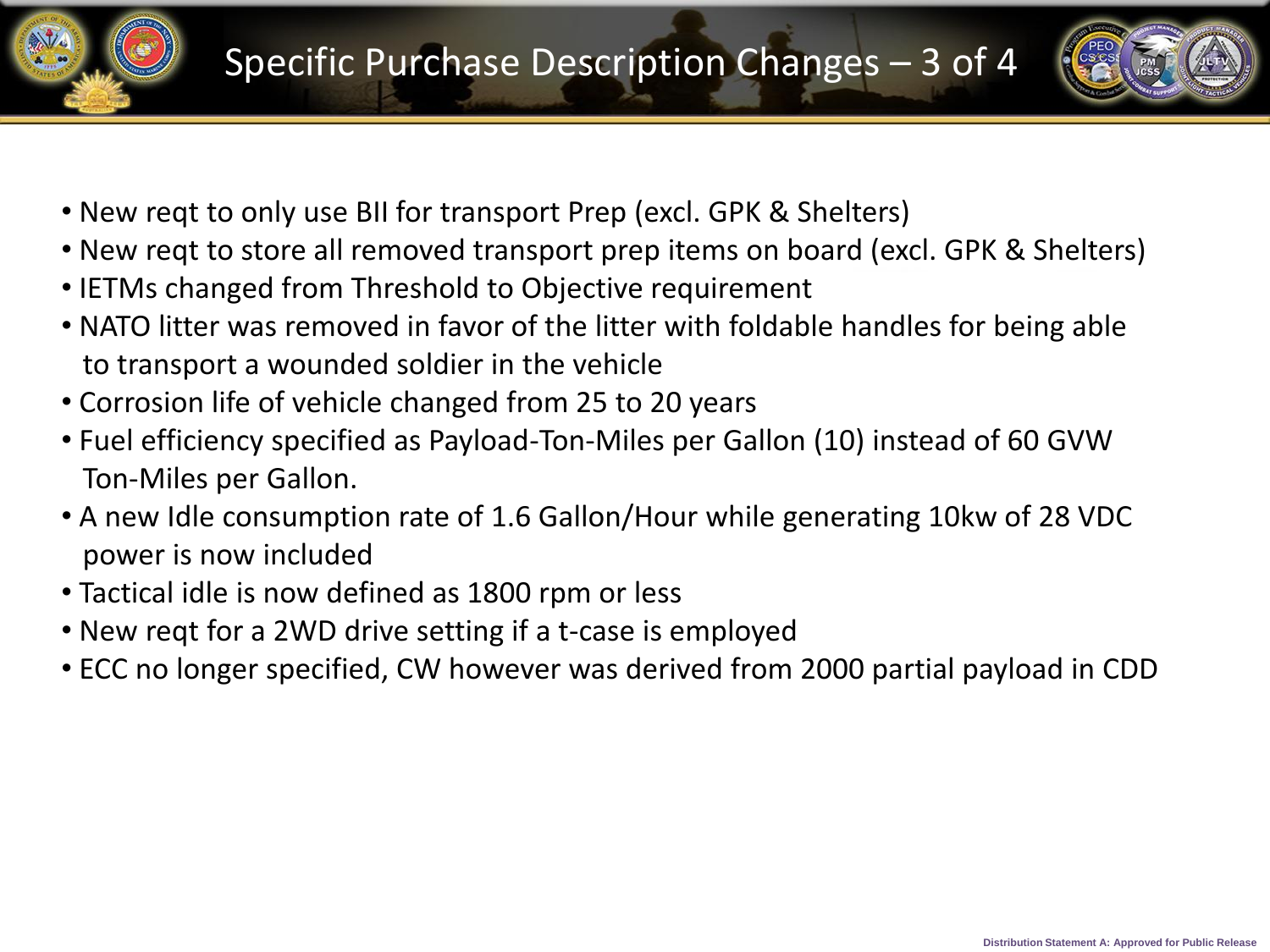

- Automotive glass is removed
- escape hatch has been removed
- CWS, RDS, removed
- Crane Removed
- Work Lamps Removed
- Winch on Front and Rear removed, now front only
- Removed Surviving INWE (initial nuclear weapons effects)

**The Draft EMD JLTV Purchase Description is posted at: http://contracting.tacom.army.mil/majorsys/jltv\_emd/jltv\_emd.ht m**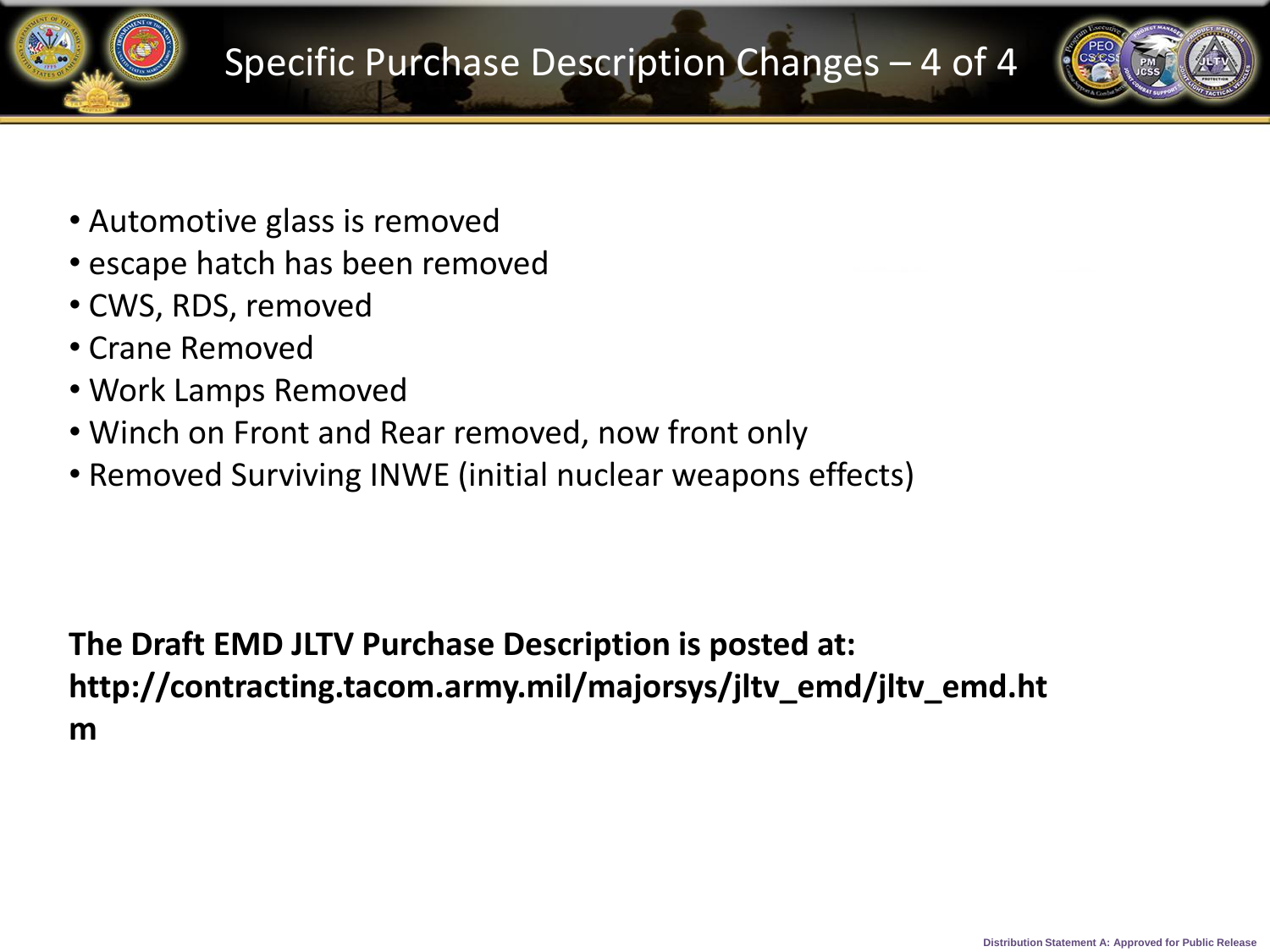



- Higher level of Underbelly protection
- Possible new requirement for self leveling ups to 15-20% laterally and or longitudnally for lessening door swing forces for ingress/egress.
- CTIS to have independent controls (from Suspension height or T-Case)
- GPK is no longer required on the 2 seat utility vehicles
- GPK shall be GFE
- Fording Mode actuated by single button press, and allows "tip-toe" height
- GPK Overhead Protection Kit may no longer be required, but GFE handles this
- Gunner's restraint to have automatic device to pull gunner inside vehicle upon rollover event
- A single operational ride height is likely to be required (except for transport and fording)
- installation time reqts may be added for all allowable kit types
- Ride Limiting speeds will increase the reqts significantly based on test data
- Considering Prioritizing the PD requirements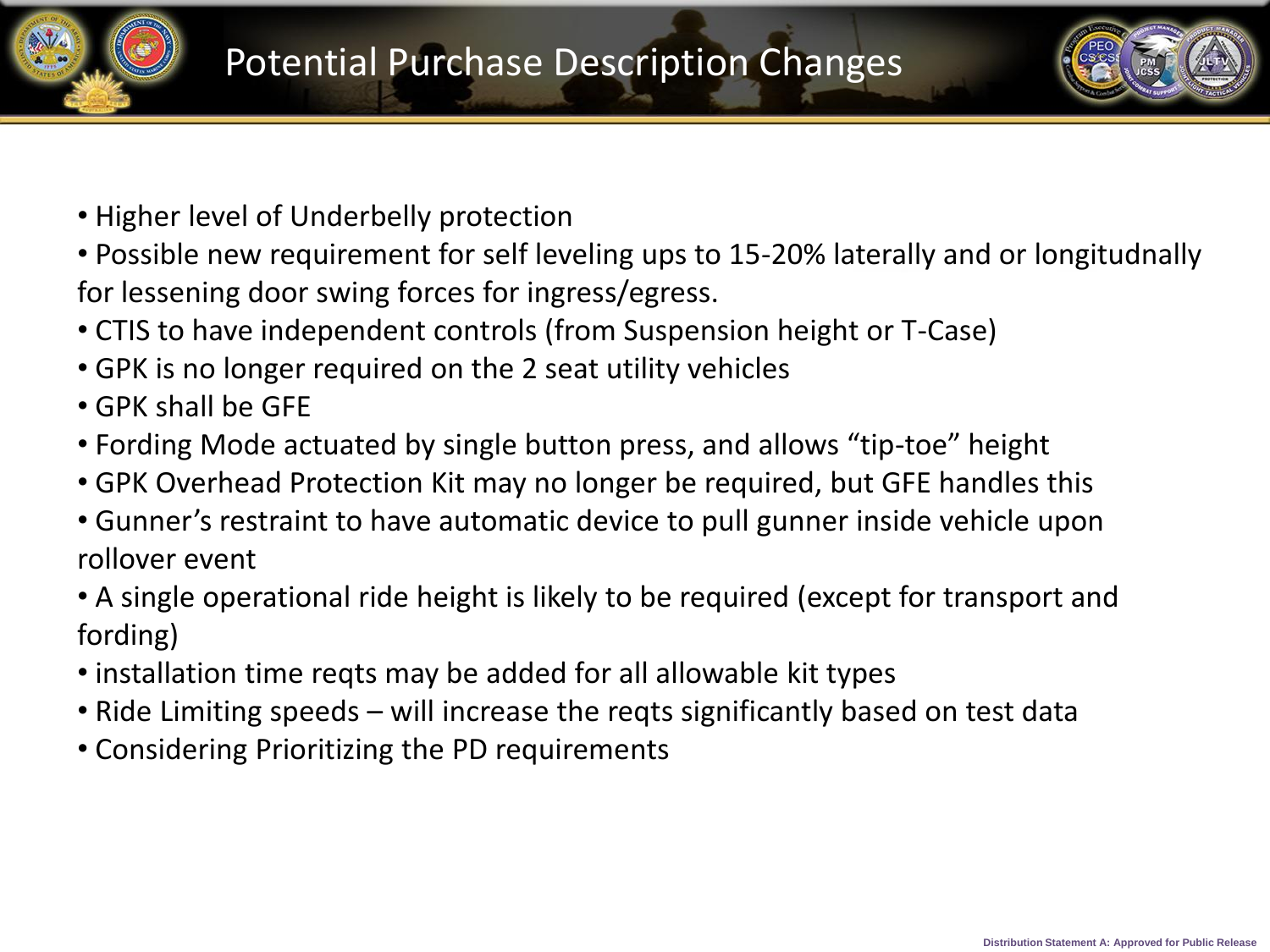

## C4I PD Changes

Chris Brouwer

**Distribution Statement A: Approved for Public Release**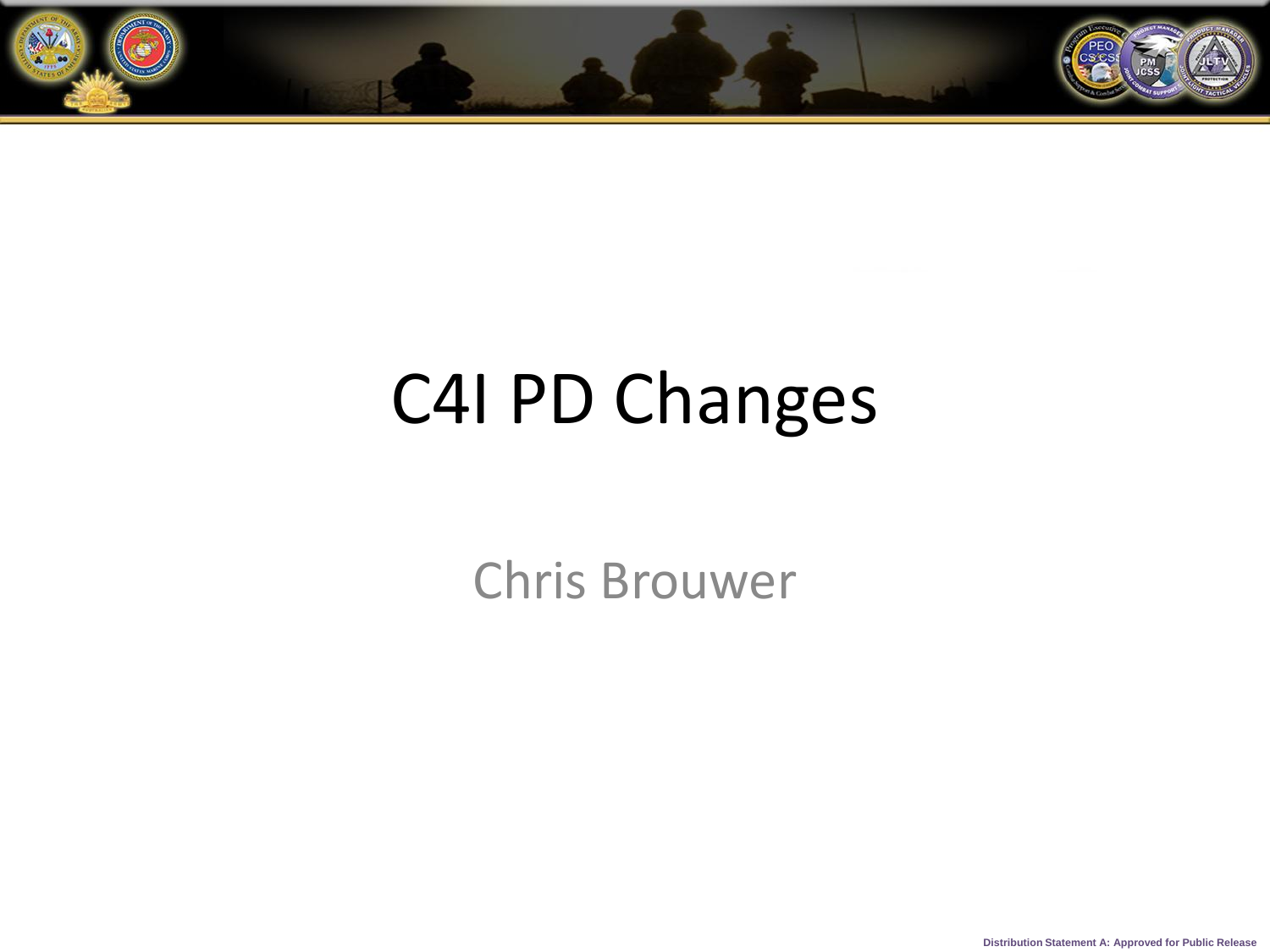

- Scalable family of displays and processing architectures
	- Base Architecture includes Drivers Smart Display Unit (DSDU) only
	- Commanders Smart Display Unit (CSDU) added
	- Rear seat Auxiliary Smart Display Unit (ASDU) added
		- 1-2 ASDUs may be added based on display/processing needs
	- Enhanced Modular Computing Unit (EMCU) added
		- Chassis based vehicle computer added when processing needs exceed smart display capabilities
	- Auxiliary Display Unit (ADU) added
		- ADUs can utilize either smart display or EMCU processing resources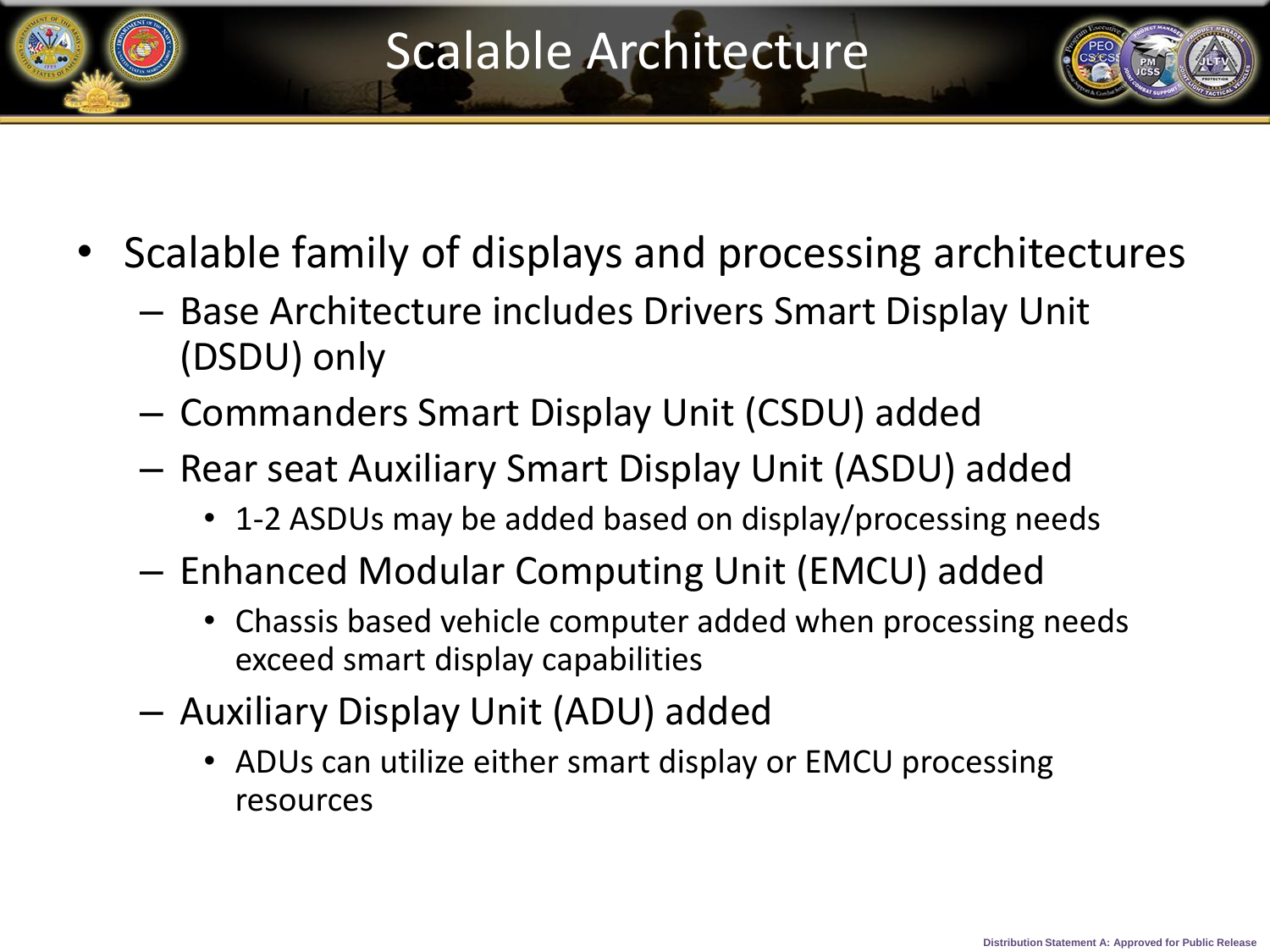

- Commanders Smart Display Unit (CSDU)
- Rear seat Auxiliary Smart Display Unit (ASDU)
- Auxiliary Display Unit (ADU)
- Enhanced Modular Computing Unit (EMCU)
- Cross Domain Access and/or Transfer
- Exportable Power
- Silent Watch Energy Storage
- Power Management Expansion
- MIL-STD-704 Power